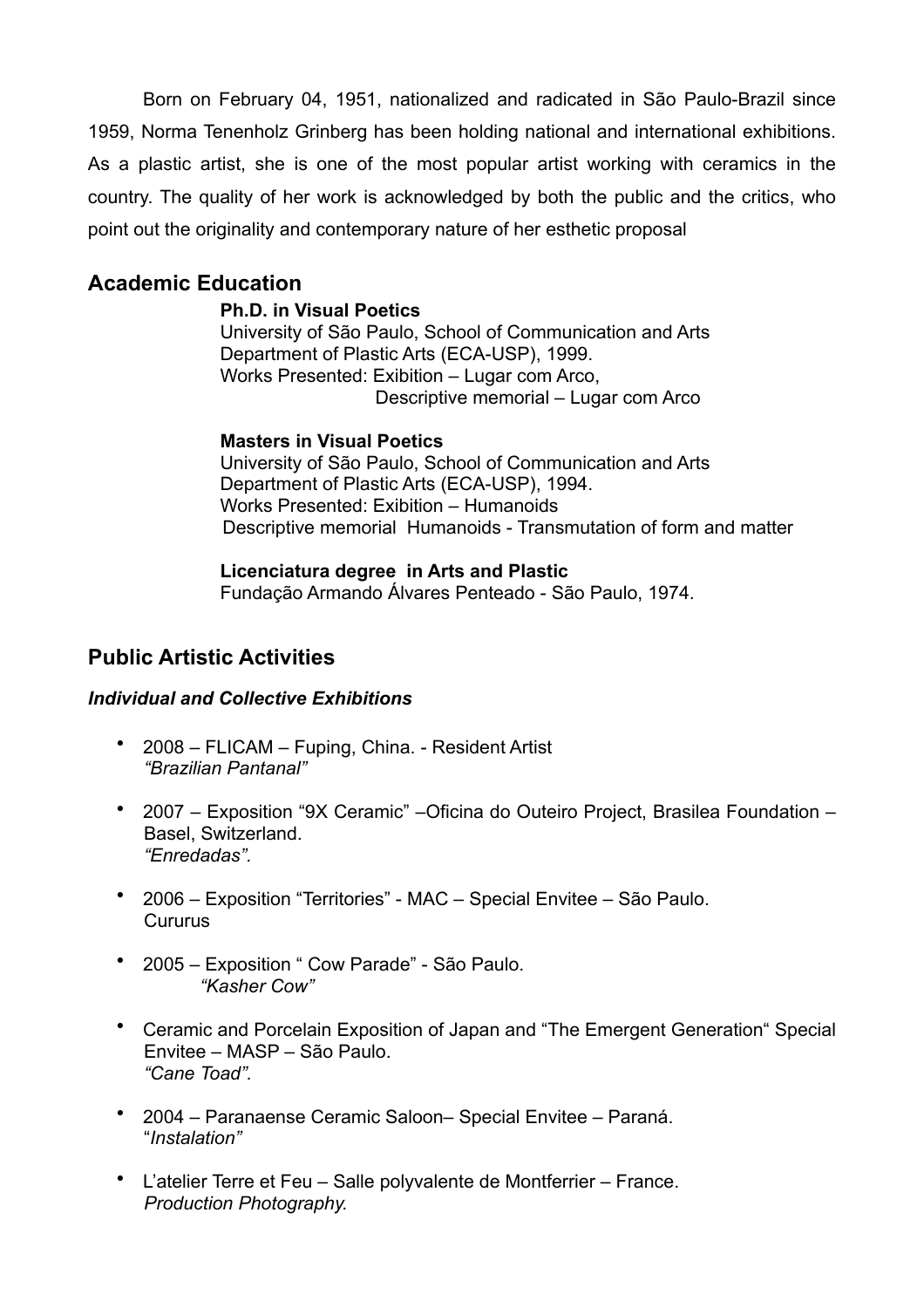- *"*Passport Destination Brazil" –homage to São Paulo for its 450 years. Art Gallery "A Hebraica" – São Paulo – Brazil.
- 2003 Exposition "Chinese Shadows of multiplicity character" Norma Grinberg Atelier – presentation and curator : Federico Mengozi. São Paulo.
- "1993-2003 Celebration 10 years "Post Office Cultural Center Commemoration Exposition – Rio de Janeiro.
- Exposition "Ceramic" Special Hall- Casa Porto das Artes Plásticas Former Head Office of Capitania dos Portos of Espírito Santo/Secretary of Cultur, Vitória, Espírito Santo.
- 2000 British Council-Centro Brasileiro Britânico (Envited Artist)– "Brazilian Ceramic – Construction of a language" São Paulo.
- City of São Paulo University -UNICID São Paulo. *"Unfoldings II"*
- 2000 Espaço Cultural dos Correios Rio de Janeiro. *"Unfoldings I"*
- University of São Paulo, School of Arts and Communication garden São Paulo. Permanent work *"Lugar com Arco"*
- 1997Contemporary Brazil-Japan Homage to Emperor Akihito and the Empress Michiko – Brazilian Society of Japanese Culture Noble Saloon – São Paulo.
- 1995- Alfredo Andersen Museum –project" Work of the month" Work: "Peito Rasgado" SEEC acquisition prize Paranaense first saloon of ceramic 1980 Curitiba – PR
- Brazil Japan Art São Paulo – SP Mokiti Okada foundation – M.O.A.
- Contemporary art Museum of São Paulo-USP São Paulo – SP celebrated 60 years of the museums existence
- 1993 Integrated Cultural Center Condorhuasi Foundation of Buenos Aires Florianópolis – SC Third meeting of Latin American ceramic artist
- Pinacoteca of the city of São Paulo São Paulo – SP Eram brasileiros os que Ficaram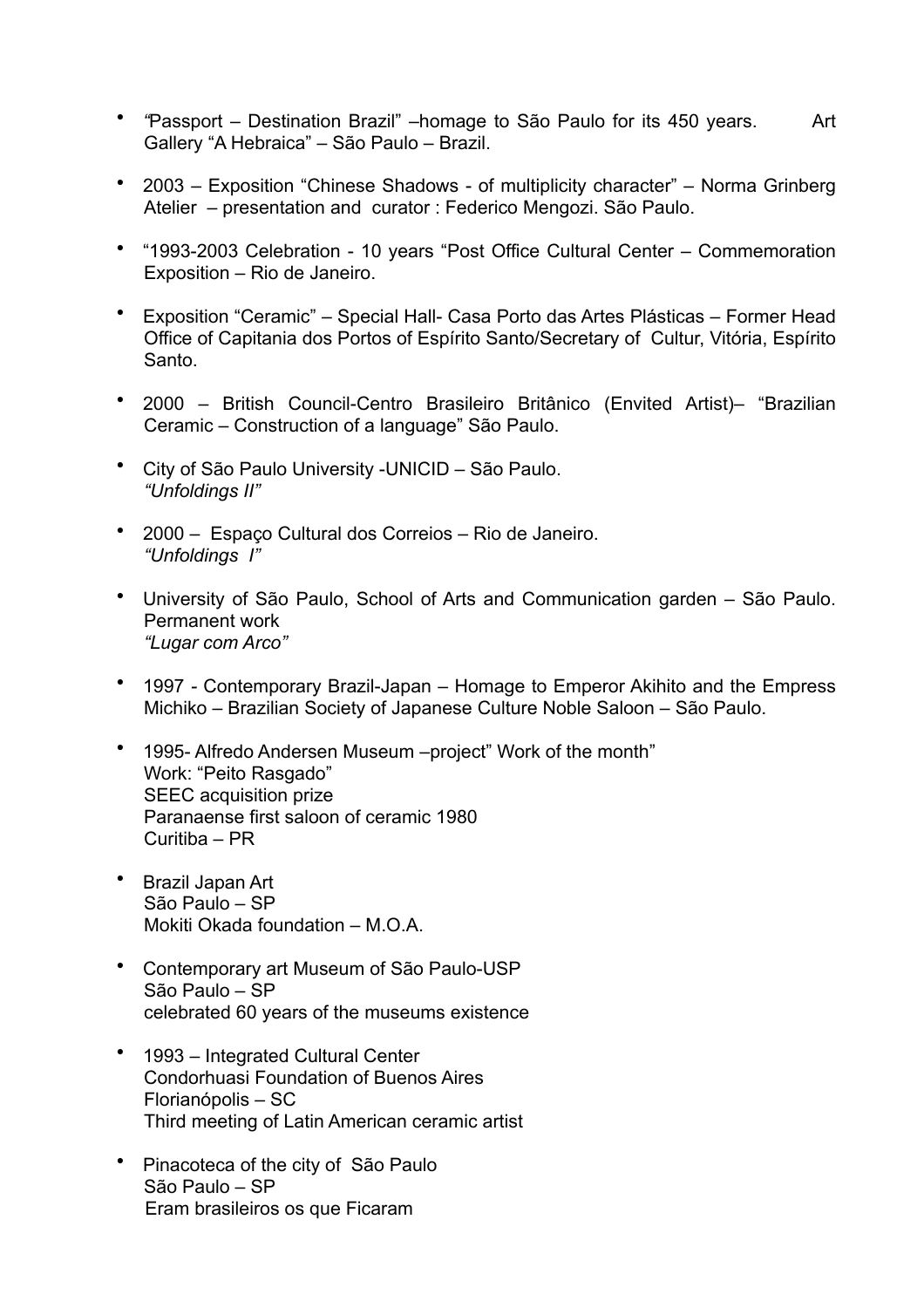- Maria Antonia- University Center São Paulo – SP Revisitation of Eutopia
- Isaiahi Temple Los Angeles – Califórnia Jewish festival of art
- National Historical Museum of Rio de Janeiro Ceramics Association of Rio de Janeiro **Passagens**
- Contemporary Art Museum of USP São Paulo – SP Collection of Brazilian Art: 70/80's
- Pinacoteca of the city of São Paulo São Paulo – SP Women artists of the Pinacoteca
- 1991 Contemporary Art Museum of USP São Paulo, SP Exposition of Acervo – MAC
- SESC Paulista Gallery, São Paulo -SP Artists-Professors in Communications and Arts in a time of Change, Brazil, 1966-1991. Promoted by ECA/USP
- Palazzo delle Exposizioni Faenza Museum Faenza, Italy 47° International Compition of Ceramic art
- 1990 Pindar Gallery New York, U.S.A. Brazil Contemporary I – Art For The 90's
- Moder Art Museum of São Paulo São Paulo, SP
- 1989 Javits Convention Center New York, U.S.A. The Ceramic Sculpture of Norma Grinberg
- Sadalla Art Gallery São Paulo, SP Quattro Artiste Brasiliane
- 1988 Art Expo Javits Convention Center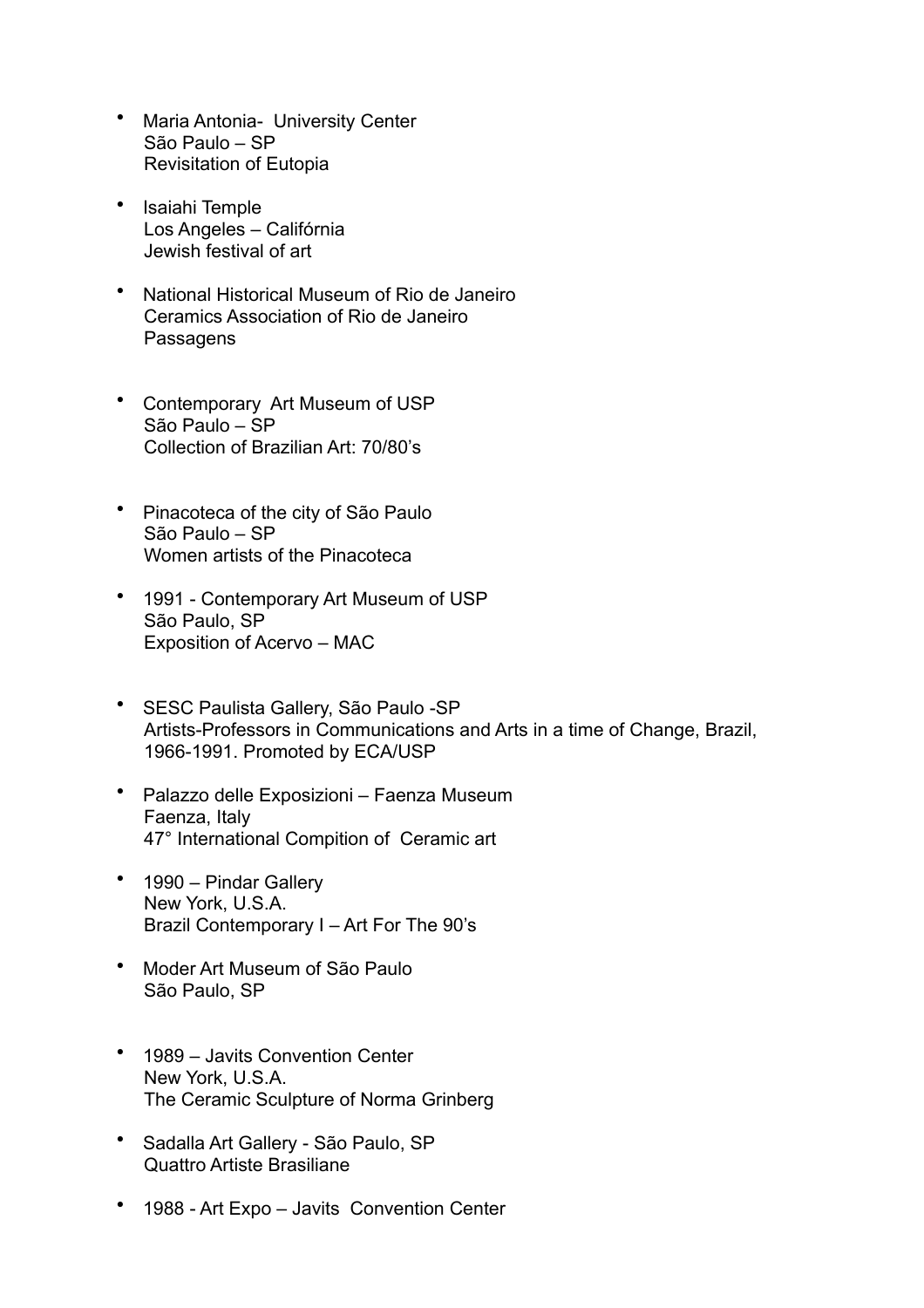New York, U.S.A. The Ceramic sculpture of Norma Grinberg

- 1985 1<sup>a</sup>. International Bienal of Ceramic Óbidos,Portugal Invited artist
- 1984 Pinacoteca of the State of São Paulo São Paulo, SP Contemporaries/82 – awards received
- 1983 Salão Paranaense de Cerâmica Alfredo Andersen Museum- Curitiba, PR Special envitee
- Contemporary Art Museum of São Paulo-USP São Paulo – SP VI Contemporary of Art Youth
- 1982 São Paulo Art Museum São Paulo , SP A Century of Sculpture in Brazil
- 1980 Contemporary Art Museum of São Paulo-USP São Paulo, SP Youth Design
- 1974 Contemporary Art Museum of São Paulo-USP São Paulo, SP VI Contemporary Art of Youth

### **Work In Museums, Cultural Institutions and Public Spaces**

Pinacoteca do Estado de São Paulo, São Paulo – SP. Museu de Arte Contemporânea da Universidade de São Paulo - MAC, São Paulo Museu de Arte Contemporânea de Curitiba- MAC/ Curitiba – Parana Museu Alfredo Andersen, Curitiba – Parana Casa da Cultura de Joinville, Joinville – Santa Catarina. Fundação Cultural de Brasília, Brasília – Distrito Federal. Delegacia Regional de Cultura, Marília – SP Museu da Cidade de Óbidos, Óbidos – Portugal. Museu de Arte Contemporânea de Americana, Americana – SP. Museu de Arte Contemporânea de Campinas "José Pancetti", Campinas – SP. Fundação Mokiti Okada – M.O.A. – São Paulo – SP. Embaixada de Israel em Brasília, Brasília – DF. Fundação CAPES, Brasília – DF.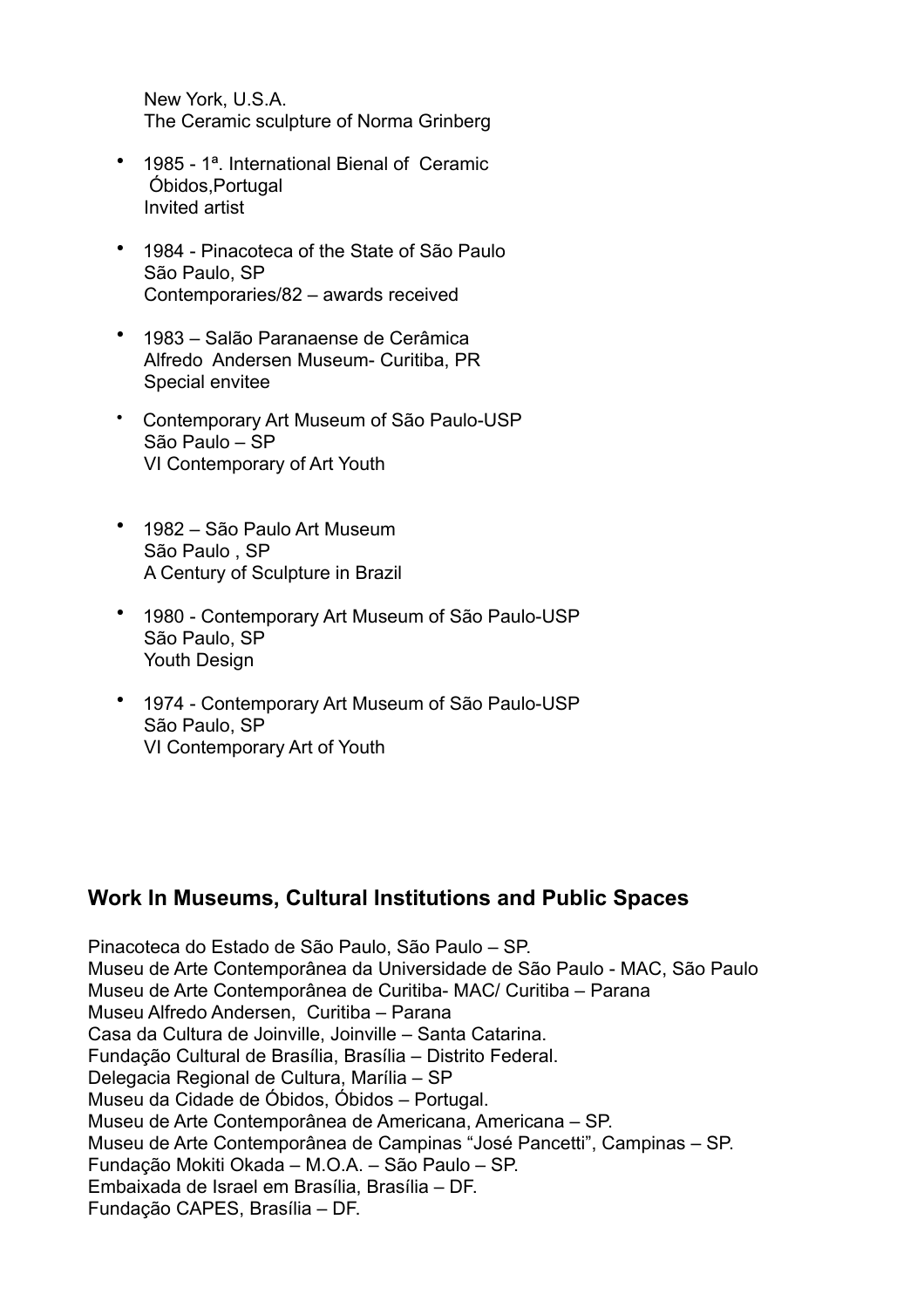Fundação Cultural de Jacareí, Jacareí – São Paulo. Museo Internazionale delle Ceramiche, Faenza – Italy GIFU Prefectural Tajimi Hospital, Tajimi-City – Japan Espaço Cultural dos Correios – Rio de Janeiro Cinagoga Beith Hinuch – São Paulo Colegio Bialik – São Paulo Jardim da Escola de Comunicações e Artes da USP, São Paulo Fulle international Arts Museums - FLICAM, Fuping - China Private colletions in Brazil and oversease

# **Conferences and meetings**

2009 – 53º Brazilian Ceramic Congress – ABC; Casa Grande Hotel Lecture – Art and Industry Guarujá, São Paulo.

2009 – 1º International Meeting of Ceramic Art of Minas Gerais; Escola Guignard "Da Tradição a Contemporaneidade" Lecture - Western Contemporary Ceramic - Permanent collection in China. Belo Horizonte, Minas Gerais

2009 –Betzalel Arts Academy – University of Jerusalem Lecture - Trajectory of Norma Grinberg & Brazilian Ceramic Jerusalem , Israel

2008 – 2º National Ceramic Congress; Alfredo Andersen Museum Lecture: The Ceramic on the world - Trip to China) Curitiba, Paraná.

Seminário Arte e Mitologia na Obra de Francisco Brennand Oficina Brennand, Auditório Villa Lobos Lecture: Art and Clay Recife- Pernambuco

. 43rd General Assembly, International Academy of Ceramics (IAC) Promoted by the Ceramic Industrial Association of China Organized and promoted by Fuping Pottery Art Village Xi'an, China

Espace Culturel Le Devezou - Atelier Terre et Feu Lectures: 1: Modulo, multiplicação e seus desdobramentos no processo criativo ; 2: O lugar do ateliê Montferrier, France

Atelier D'Art de France – Corum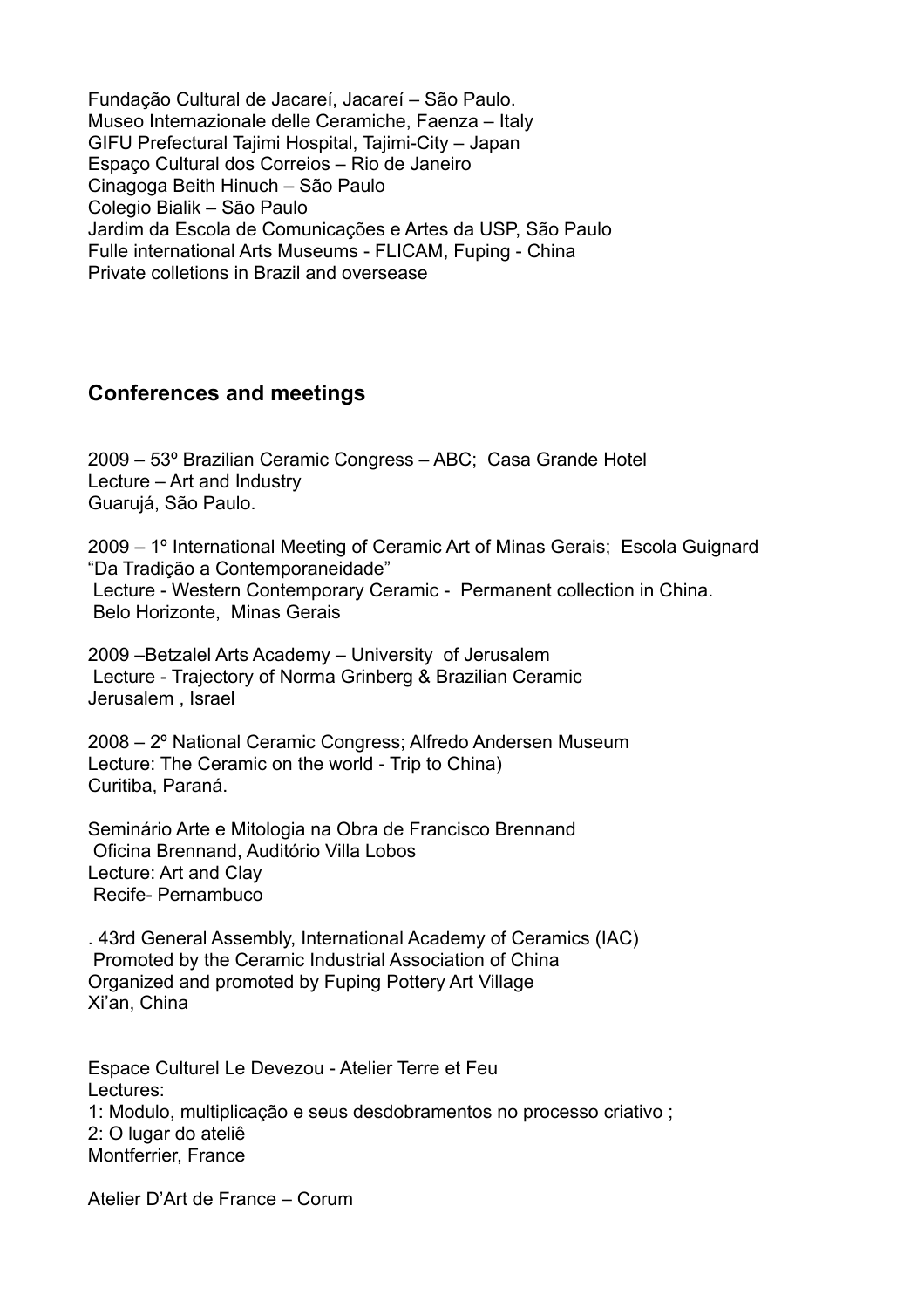Les 10 ans du Festival International du Film - sur l'argile et lê verre Montpellier, France.

Rencontres Profissionelles et Forum – Printemps, Salle de l'etoile Bandolaise Workshop et Conferences. Artists: Briggite Penicaud; Gustavo Perez; Don Reitz Bandol, France.

52º Brazilian Ceramic Congress - Hotel Resort Costão do Santinho. GRINBERG, Norma Teneholz; BERTOLDI, C.A.; LIMA,P.M.; TAGUSAGAWA, S.N. Lecture15-004 - Development of ceramic dough with diverse visual characteristics to be used in artistic work Florianópolis, Santa Catarina

2007 - 5th Poetics Projects – Matrizes of Contemporary Arts, Escola Guignard/ University of the State of Minas Gerais Lecture: The Place of the Atelier. Belo Horizonte, Minas Gerais

XVI - Meeting of the National Association of Researchers in Visual Arts Lecture: Module, Multiplication, Decomposition and Recomposition in the Creative Process of the Tridimentionality Florianópolis, Santa Catarina,

2000 - Keramos *Les Projections d'Argile* – 2º Festival of Film Ceramique, Film: Humanoids:Transmutations of Form and of Matter - Film about my work was selected to be shown at the festival Video Director: Wilson Lazarete Montpellier – France.

1999 – 6ª Bienal Latin-American of Ceramic Artistic Santiago, Chile

1998 –Washington University , Seattle – USA Resident artist at the Ceramic Program during Summer as was invited by Professor Akio Takamori, 1/8 - 16/8

1991- International Ceramic Studio Kecskemét Residence program - Coordenators: Kádasi, János Probstner, Maria Geszler, Sándor Kecskemét, Sándor Molnár, Jona Gundvardardottir, Unda Nagy, Imre Schrammel, Kecskemét , Hungry

#### **Videos**

DOBRAS DA TERRA Works: Norma Grinberg Music: Mário L. Brasil Image/Edition/script: Candida Cortes

HUMANOIDS: TRANSMUTATION OF FORM AND OF MATTER